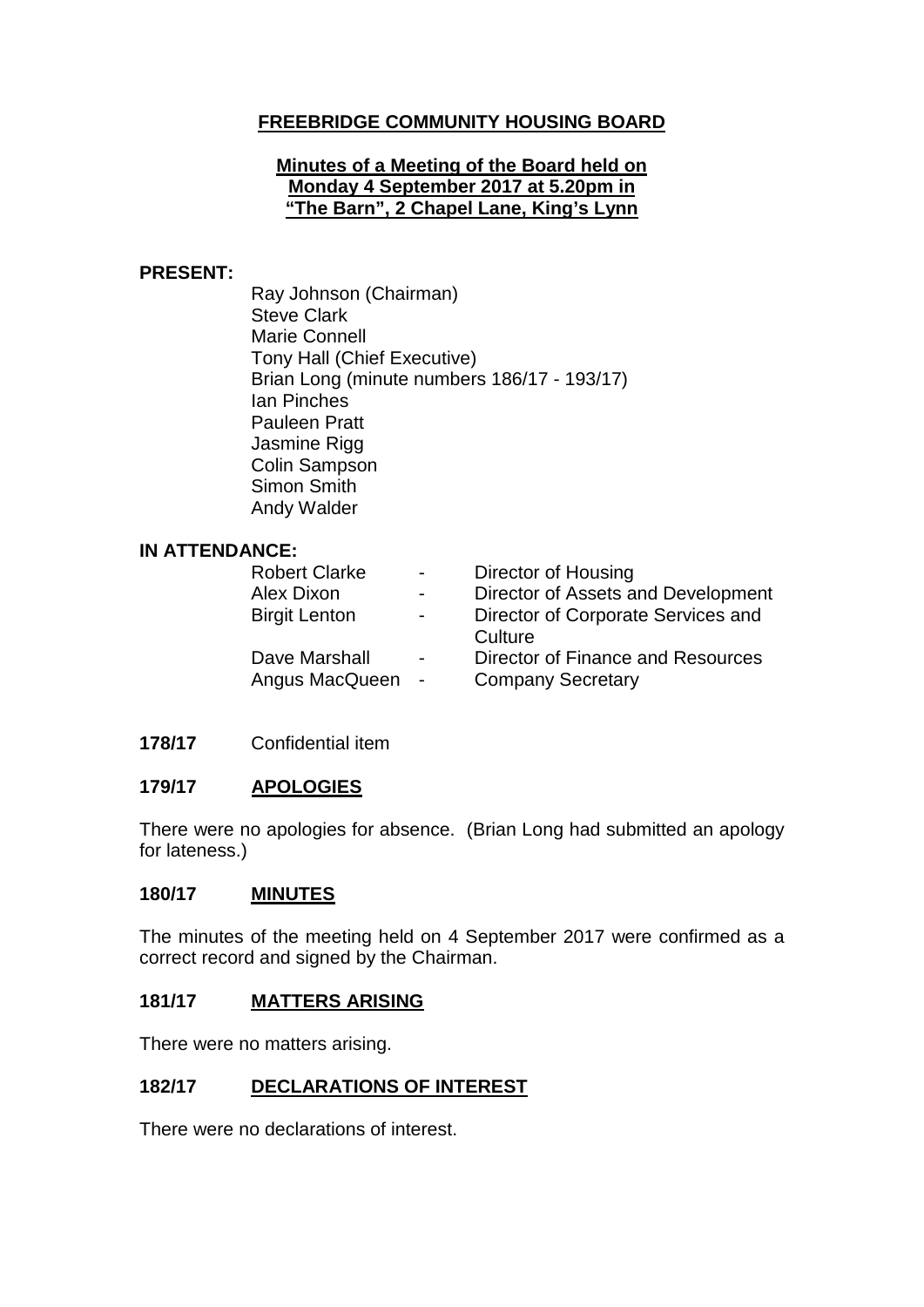# **183/17 CHAIRMAN'S UPDATE**

The Chairman said that, since the last Board meeting, he and Andy Walder, the Chairman-elect, had attended their usual regular meetings with the Chief Executive. They had also interviewed Councillor Marcus Hopkins, who had been put forward by the Borough Council to replace Colin Sampson on the Board with effect from 19 September 2017. Following the interview, they had confirmed Councillor Hopkins's place on the Board.

# **184/17 MANAGEMENT TEAM UPDATE**

### **(a) Introduction**

A written update from the Management Team had been previously circulated and was noted by the Board.

The written update covered the following issues:

- Standing Order 14 Investment Appraisal, Land Banking and Asset **Disposal**
- Simon Smith Declaration of Interest
- DBS Checks Update
- Hillington Square
- Sheltered Housing Review
- Health and Safety Fire Update

Discussion took place on the issues described below.

### **(b) Standing Order 14 – Investment Appraisal, Land Banking and Asset Disposal**

The update suggested a change to the new Standing Order 14, to clarify a slight ambiguity.

**RESOLVED:** That Standing Order 14 – Investment Appraisal, Land Banking and Asset Disposal – be amended at the final bullet point of section 1.3, as follows *(additional wording in italics):*

• They *either* meet the hurdle rates specified by tenure type in 1.7 *or comply with the grounds specified in 1.9*.

## **(c) Hillington Square**

The Board noted that there had been a delay within the planning process to gain approval for the final phases of the Hillington Square project. In answer to a question, the Chief Executive advised that there was some capacity within the project to absorb the delay, and so it would not have an impact financially.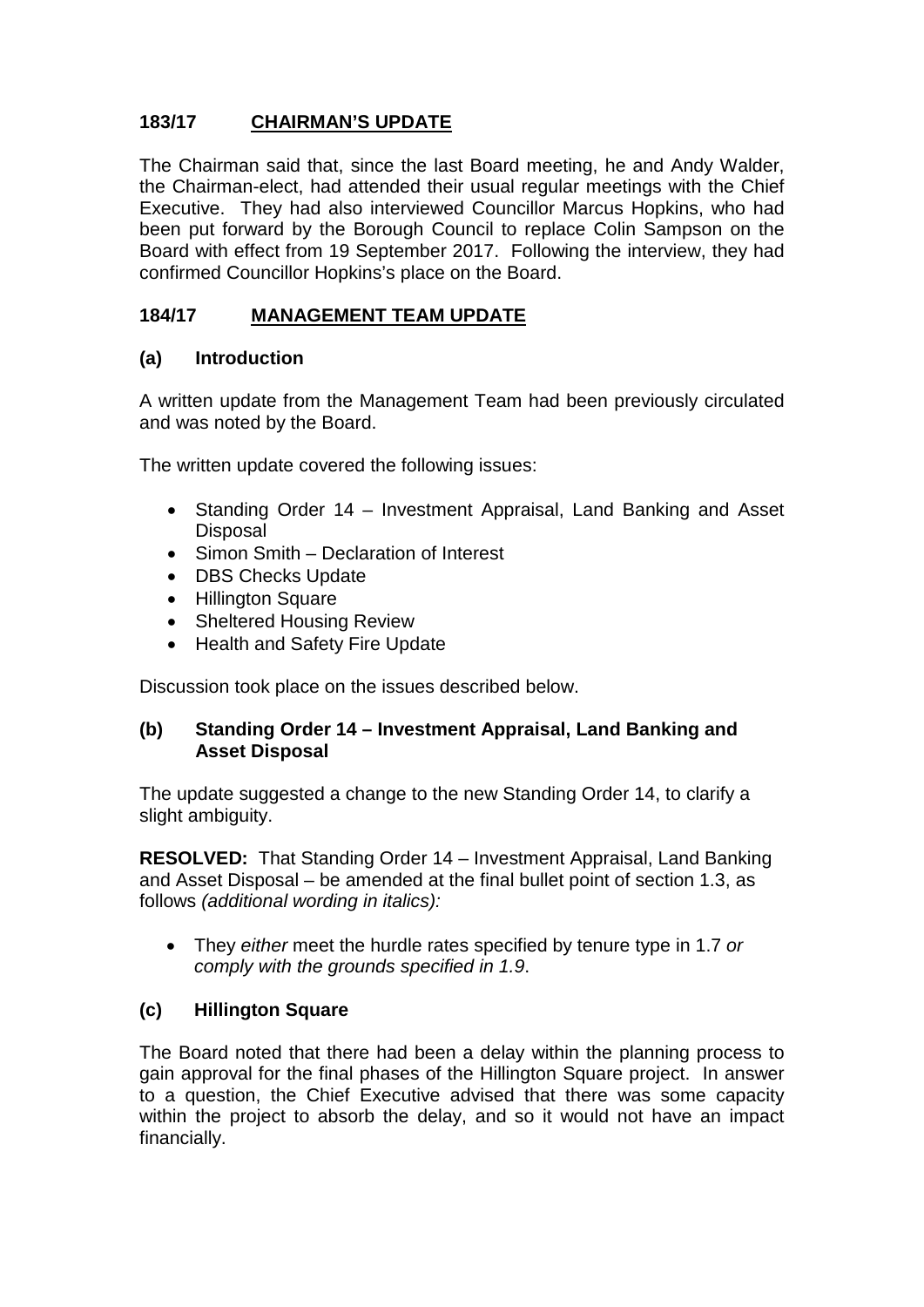# **(d) Blockbusters Development Site**

In addition to the written update, the Board requested an update on the progress of the development on the site in King's Lynn formerly occupied by the Blockbusters video store. The Director of Assets and Development advised that contracts were currently being prepared with a view to work starting on site at the end of October 2017. It was anticipated that the work would take 40 weeks to complete.

# **185/17** Confidential item

## **186/17 VALUE FOR MONEY SELF-ASSESSMENT STATEMENT 2016/17**

The Director of Finance and Resources presented the Value for Money Self-Assessment Statement 2016/17. This was an updated version of the document included within the Strategic Report section of the statutory accounts approved by the Board in August 2017.

**RESOLVED:** That the updated Value for Money Self-Assessment Statement 2016/17 be approved for publication and inclusion on the Freebridge website for tenant, public and other stakeholder access and information, in compliance with the Homes and Communities Agency Value for Money Standard.

## **187/17 ANNUAL REPORT FOR TENANTS 2016/17**

The Director of Corporate Services and Culture presented a report which sought approval for the Annual Report for Tenants 2016/17.

The Director of Corporate Services and Culture advised that, following input from Board Members outside the meeting, more clarity would be included in the document around the underspend in the improvements and maintenance budget. Consideration would be given as to how future Annual Reports for Tenants could be better written from a consumer perspective following a review of the service standards which was to take place shortly.

**RESOLVED:** That the Annual Report for Tenants 2016/17 be approved for publishing to Freebridge's tenants, subject to inclusion of clarification around the underspend in the improvements and maintenance budget.

### **188/17 ANNUAL EQUALITY AND DIVERSITY IN RECRUITMENT UPDATE**

The Director of Corporate Services and Culture presented a report which provided an update on equality and diversity in recruitment.

It was highlighted that the report was heavily focused on gender; the Board requested that future reports include more information on other diversity strands. It was also pointed out that the Positive about Disabled People accreditation required candidates with a disability who met minimum standards to receive an interview; this could only be guaranteed if all